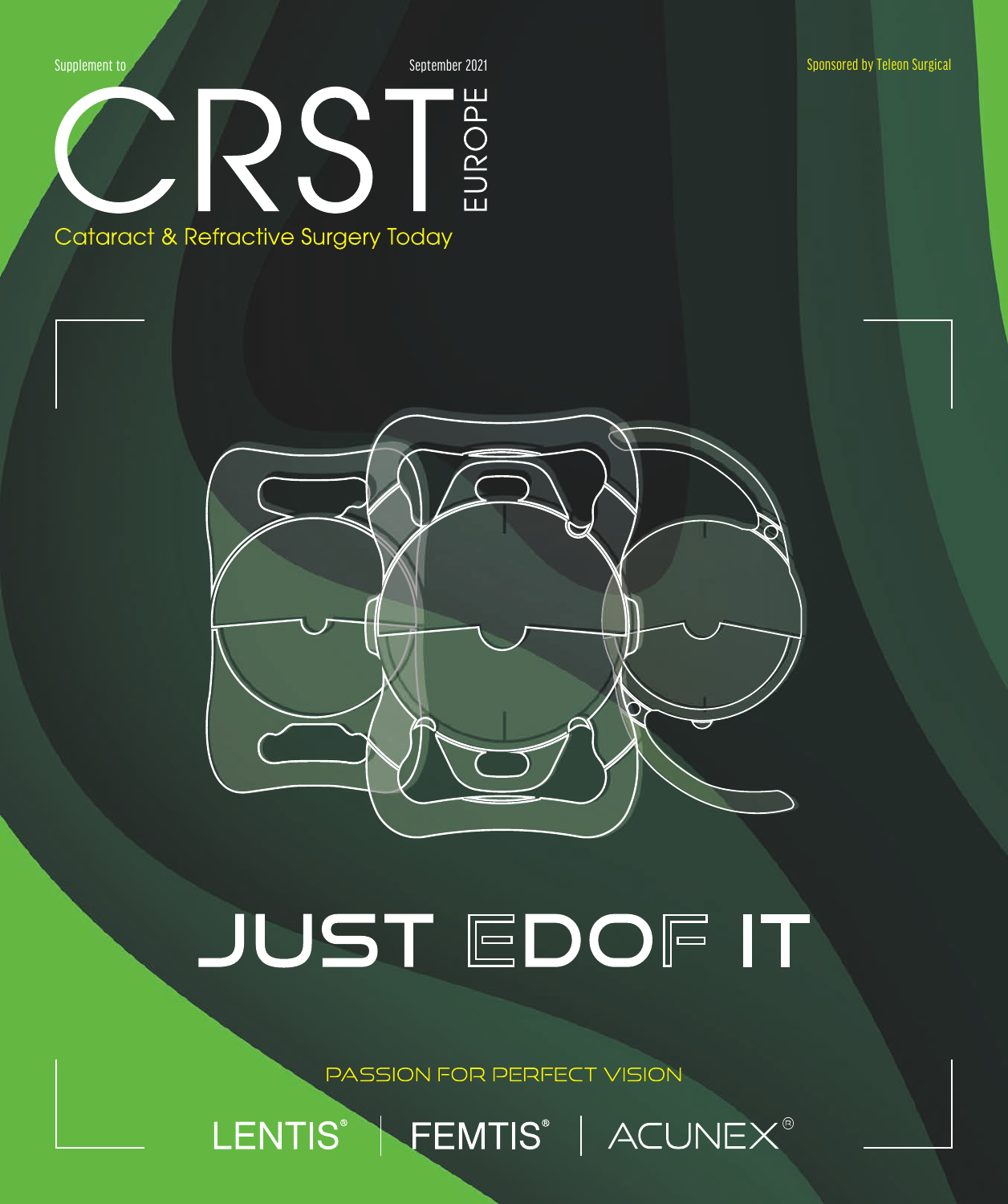**LENTIS Comfort.** The design of the LENTIS Comfort IOL bridges the gap between standard monofocal and multifocal and trifocal IOLs. This aberration-neutral lens extends the depth of focus for optimized vision and provides patients with excellent visual acuity in the intermediate and distance ranges. The LENTIS Comfort provides good contrast sensitivity for optimal vision in low light conditions and provides natural image and color perception. **ACUNEX Vario.** The ACUNEX Vario behaves like a monofocal IOL for distance but incorporates an EDOF design and decreases the risk for dysphotopsia. The segmental optics of the ACUNEX Vario applies Continuous Transmission Technology to extend visual comfort and provide patients with a varifocal EDOF power and good intermediate visual acuity of up to 60 cm. Compared with other EDOF IOL technologies, the ACUNEX Vario provides an extended range of vision without the usual side effects of halos and glare that can be associated with diffractive IOLs

(eg, multifocal and trifocal IOLs).2

Many presbyopia-correcting IOLs use a diffractive principle. The problem with diffraction, however, is that it can cause photic phenomena when creating an extended range of vision. Many patients are seeking not only good visual acuity but also good visual quality—they are not happy with unwanted photic phenomena.

The LENTIS Comfort and ACUNEX Vario IOLs, on the other hand, incorporate a segmental refractive approach to extend the range of vision. They use a lower near addition of +1.50 D to provide continuous transmission and the EDOF effect. Further, these lenses typically provide better near vision than a standard monofocal IOL.

#### PATIENT COUNSELING

Patients are seeing true benefits with EDOF IOLs. When I counsel patients on the LENTIS Comfort and ACUNEX Vario, for instance, I tell them that the lens helps them achieve maximum EDOF benefits with minimal risk for halos and glare. It is important that they understand the risk is not eliminated but rather it is equivalent to the risk that is associated with standard monofocal IOLs. I tell them, "Selecting this EDOF IOL doesn't mean that you will never have photic phenomena, but it means that you have the same risk as if you had selected a standard monofocal lens." This is important because, as we have seen in many trials at our research center in Heidelberg, Germany, even patients with monofocal IOLs can experience photic phenomena, although most of the time it is less frequently and less pronounced.

For the reasons discussed here, I believe that the LENTIS Comfort and ACUNEX Vario IOLs are well poised to change the market. Both IOLs are an interesting option not only for surgeons who are already using presbyopia-correcting IOL technologies but also for cataract surgeons who have not yet gotten started with presbyopia-correcting IOLs. For those surgeons, they can continue to use a conservative approach to lens selection while providing patients with the opportunity to achieve an extended range of vision and spectacle independence without an increased risk of halos and glare or loss of contrast.  $\blacksquare$ 

Patients also must be counseled that some lenses have a higher risk of photic phenomena than others. Because the LENTIS Comfort and ACUNEX Vario IOLs are similar to standard monofocal lenses in this regard, patients find them to be an interesting approach to achieving extended range of vision without the unwanted visual side effects. Patients tend to do well with these lenses and are happy with their vision after surgery. I can therefore recommend them to most patients. With trifocal lenses, on the other hand, I use a careful, conservative approach to patient selection. If I note changes on the

posterior pole and optic nerve, I would not suggest a trifocal IOL because these lenses perform best in otherwise healthy eyes. I would instead suggest a new EDOF technology such as the LENTIS Comfort and ACUNEX Vario in such cases. These lenses are well tolerated by patients, and they typically achieve spectacle independence in the intermediate and distance ranges, as well as functional vision in the near range without the loss in contrast. This certainly makes them an interesting option as a substitute for monofocal lenses.

The ideal nondiffractive EDOF candidate is a person who is interested in seeing well in the distance and intermediate ranges and doesn't mind wearing spectacles in the near distance. At the same time, the best candidates for EDOF IOLs are those who want to reduce the risk for photic phenomena.

#### GETTING STARTED WITH EDOF IOLS

It is my feeling that EDOF lenses are poised to replace monofocal lenses in the future. The majority of eye doctors, however, are not currently implanting presbyopia-correcting lenses at all. Many surgeons are conservative and implant monofocal lenses only because they do not want to deal with postoperative side effects and unhappy patients.

The hesitancy with using presbyopia-correcting IOLs can be avoided with nondiffractive EDOF IOLs like the LENTIS Comfort and ACUNEX Vario. These lenses are a good segue into the presbyopia-correcting IOL sector, especially for surgeons who do not want to spend extra time on careful selection of suitable patients and do not want to counsel patients extensively on photic phenomena because the risk is not any greater than it is with standard monofocal lenses. It's also important to point out that most patients are extremely pleased with their postoperative outcomes because they no longer need glasses in the intermediate distance.

#### **CONCLUSION**

1. ANSI Z80.35-2018. Ophthalmics – extended depth of focus intraocular lenses. American National Standards Institute. Accessed July 19, 2021. https://webstore.ansi.org/Standards/VC%20(ASC%20Z80)/ANSIZ80352018 2. Versace P. Paper presented at the: 2018 ESCRS Annual Meeting; September 22-26, 2018; Vienna, Austria.

#### **RAMIN KHORAMNIA, MD, FEBO**

- <sup>n</sup> University of Heidelberg, Germany
- $\blacksquare$  Ramin.Khoramnia@med.uni-heidelberg.de
- <sup>n</sup> Financial disclosure: Research grants, travel fees, lecture and article fees (Teleon Surgical)

Extended depth of focus (EDOF) is a relatively new category of IOL that is considered by many to be an exciting frontier in lens design. EDOF IOLs are unique because they are not multifocal or trifocal and they are not accommodating,

but they provide better uncorrected intermediate visual acuity compared to a standard monofocal IOL.

According to the American National Standard for Ophthalmics ANSI Z80.35-2018, standards for an EDOF IOL apply to any IOL "whose function is the correction of aphakia, with extended range of focus above a defined functional visual acuity threshold to provide useful distance and intermediate vision with monotonically decreasing visual acuity from the best distance focal point."1 The benefit of such lens technologies is that patients can achieve a full range of continuous, high-quality vision at various distances while avoiding the photic phenomena that are common with traditional multifocal IOLs.

#### DIFFRACTIVE VERSUS NONDIFFRACTIVE

Not all EDOF IOLs use the same principles to extend the depth of focus, however. The LENTIS Comfort and ACUNEX Vario (both by Teleon Surgical) are two EDOF IOLs that use a

nondiffractive, segmented EDOF principle to achieve an extended range of vision. Both lenses offer many advantages over standard monofocal IOLs, and both incorporate Continuous Transmission Technology. This design principle uses a large distance optic zone, a transition-free central optic, and an extended depth of focus segment for continuous light distribution through the entire intermediate zone. This creates what the company calls a *varifocal effect* (Figure 1). The combination of the lens' nondiffractive, segmented design and Continuous Transmission Technology help to ensure patients achieve superior visual comfort compared to a standard monofocal IOL.

The benefits of nondiffractive extended depth of focus and true comfort technology in one lens.

#### BY RAMIN KHORAMNIA, MD, FEBO



## LENTIS Comfort and ACUNEX Vario EDOF IOLs

## **JUST EDOF IT** Sponsored by Teleon Surgical Sponsored by Teleon Surgical Sponsored by Teleon Surgical Sponsored by Teleon Surgical



### **TABLE OF CONTENTS**

- **2 LENTIS Comfort and ACUNEX Vario EDOF IOLs** The benefits of nondiffractive extended depth of focus and true comfort technology in one lens. By Ramin Khoramnia, MD, FEBO
- **4 LENTIS Comfort/Comfort Toric: Results From Two Clinical PMDA Approval Trials for the Japanese Market** With its +1.50 D near addition, this IOL provided highly satisfactory distance and intermediate vision, excellent contrast sensitivity, and low incidence of photic symptoms. By Tetsuro Oshika, MD
- **9 Customized Astigmatism Correction** Achieving patients' expectations with the myLENTIS, LENTIS TPlusX, and LENTIS Mplus toric IOLs. By Lourens van Zyl, MBChB, DipOphth, FCOphth, MMed(Ophth), FRANZCO, FRCSI, FEBO, MMed(RefCatSurg)
- **11 The Benefits of Lens Material, Haptic Configurations, and Offering a Variety of Options** Choosing from three distinct platforms and customizing lens power is easy with Teleon's IOLs. By Iva Petkova, MD
- **7 Refractive Segmental Versus Diffractive Multifocal Optic Designs** A closer look at the literature and personal results. By Kyun-Hyung Kim, MD, PhD



Figure 1. The LENTIS and ACUNEX IOLs are designed with a varifocal effect.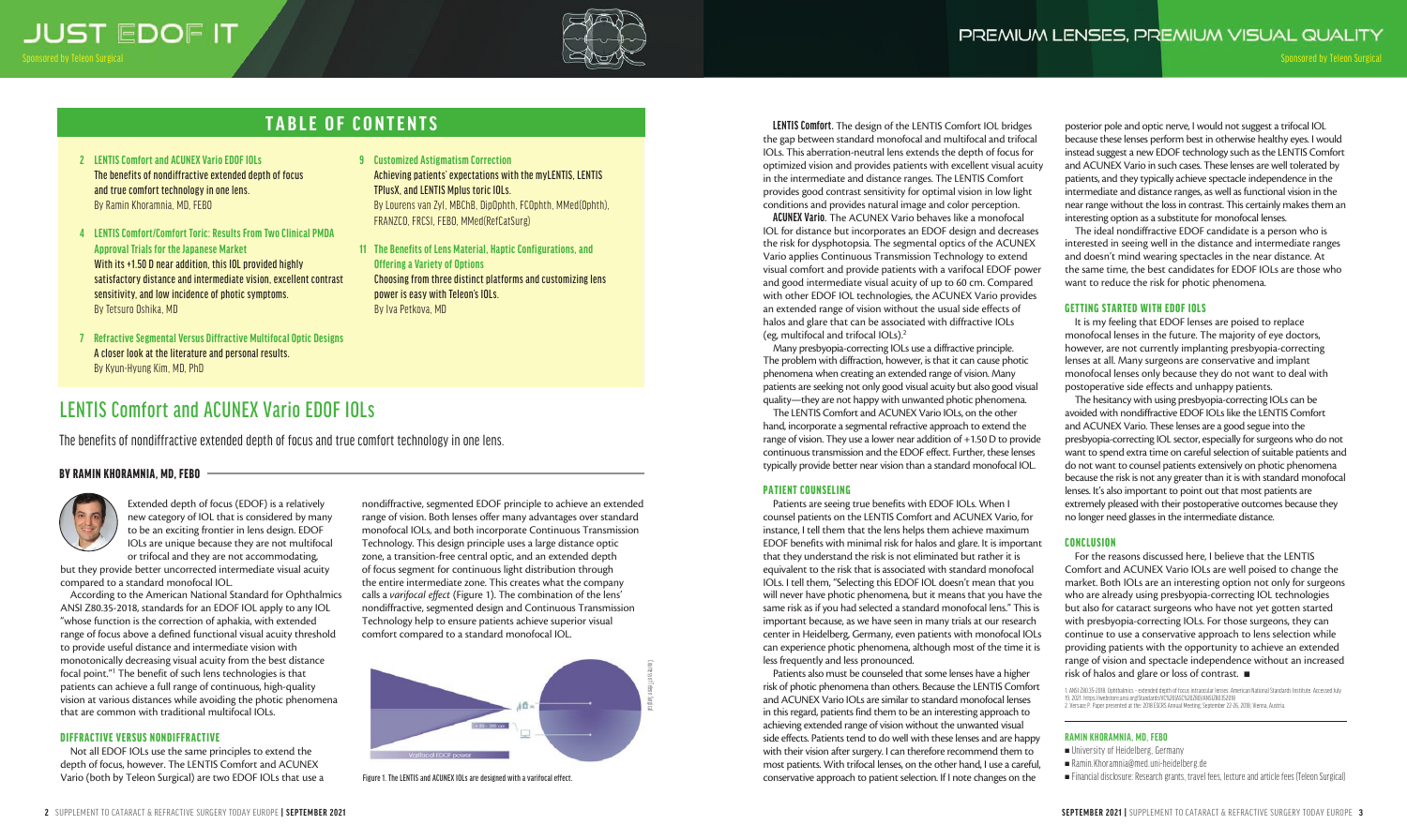### PREMIUM LENSES, PREMIUM VISUAL QUALITY





the refractive target was emmetropia. All surgeons in both studies used a standard phacoemulsification technique and self-sealing 2.3- or 2.4-mm incisions.

#### LENTIS COMFORT LS-313 MF15 STUDY RESULTS

**Postoperative visual acuity.** At 12 months postoperative, the results for distance visual acuity with the LENTIS Comfort LS-313 MF15 were excellent. The average UDVA was 20/20, the average CDVA was 20/16 (Figure 1), and the average UIVA and DCIVA were both 20/25 (Figure 2). UNVA remained around 20/60 and DCNVA around 20/70.

**Defocus curve.** When we plotted the defocus curve at 12 months postoperatively (Figure 3), we determined that 20/25 UCVA was reached at as close as 67 cm (-1.50 D) and that 20/40 was attained at as close as 45 cm (-2.20 D). The defocus curve that we obtained in this study helps to depict the design concept of the LENTIS Comfort IOL.

**Contrast sensitivity.** The contrast sensitivity was within a normal range for the patients' age.

rotationally asymmetric, refractive-segmented design of the LENTIS Comfort (Teleon Surgical) is a well-established and proven extended depth of focus (EDOF) IOL platform that is designed with a +1.50 D add to enhance intermediate vision performance while minimizing disturbing photic phenomena.<sup>1-6</sup> I have found that this IOL has many indications and works for a wide range of patients, largely because the design does not compromise contrast sensitivity and the lens has a similar incidence and degree of glare and halos to those of monofocal IOLs.<sup>6</sup>

**Overall patient satisfaction**. According to the results of a subjective patient questionnaire, the level of satisfaction with the LENTIS Comfort LS-313 MF15 remained high throughout the study period (Figure 4). There was no fluctuation over time in the severity and incidence of photic phenomena, and disturbing symptoms were infrequent (Figure 5). Mild photic phenomena were reported only by a small number of patients.

#### LENTIS COMFORT LS-313 MF15T STUDY RESULTS

**Rotational stability.** From day 1 to 6 months postoperative, the average absolute rotation of the LENTIS Comfort LS-313 MF15T toric IOL was 1.66 ±1.17º. In all but five eyes that could not be analyzed due to poor image quality of the photographs, the IOL did not rotate more than 10º, and in 98.1% it did not rotate more than 5º. The IOL was repositioned in one eye at 22 days postoperatively for a misalignment of 19º. After the repositioning surgery, the rotation was corrected to 3.6º. Therefore, we concluded that the LENTIS Comfort LS-313 MF15T had excellent rotational stability.

With the increasing number of presbyopiacorrecting IOLs on the market today, surgeons have a variety of options to choose from when determining what type of IOL might best benefit their patients' needs. The

The LENTIS Comfort IOL is designed with a zone for distance vision and a sector-shaped zone for intermediate vision. My colleagues and I conducted two prospective evaluations of our surgical results—one for the LENTIS Comfort LS-313 MF15 and one for the LENTIS Comfort LS-313 MF15T toric IOL—to assess clinical outcomes.

#### STUDY DESIGNS

A total of 120 eyes of 65 patients were included in the 12-month, prospective, multicenter, phase 3 clinical trial of the LENTIS Comfort LS-313 MF15 IOL, and a total of 59 eyes of 41 patients were included in the multicenter, 6-month prospective, phase 3 clinical trial of the LENTIS Comfort LS-313 MF15T toric IOL. In both studies, patients underwent standard preoperative examinations that included uncorrected (UDVA) and corrected (CDVA) distance visual acuity, uncorrected (UIVA) and distance-corrected (DCIVA) intermediate visual acuity at 70 cm, and uncorrected (UNVA) and distance-corrected (DCNVA) near visual acuity at 30 cm. Follow-up examinations were conducted at 1 day, 1 week and 1, 3, 6, 9, and 12 months after surgery in the nontoric IOL study and at 1 day, 1 week, and 1, 3, and 6 months after surgery in the toric IOL study. At each postoperative visit, the same parameters were measured as in the preoperative visit. Additionally, a defocus curve was drawn, and the degree of disturbing photic phenomena was determined based on subjective data from a patient questionnaire.

Eyes with a previous history of ocular surgery and concomitant ocular pathologies were excluded from the studies. In all cases,

With its +1.50 D near addition, this IOL provided highly satisfactory distance and intermediate vision, excellent contrast sensitivity, and low incidence of photic symptoms.

#### BY TETSURO OSHIKA, MD





## LENTIS Comfort/Comfort Toric: Results From Two Clinical PMDA Approval Trials for the Japanese Market

Figure 1. Uncorrected (dotted black line) and corrected (solid green line) distance visual acuities. *Abbreviations: pre, preoperative; D, day; W, week; M, month*

Figure 2. Uncorrected (dotted black line) and distance-corrected (solid green line) intermediate visual acuities. *Abbreviations: pre, preoperative; D, day; W, week; M, month*



Figure 3. Defocus curve between a spectrum of +2.00 and -5.00 D.







Figure 4. Patients' subjective satisfaction. *Abbreviation: pre, preoperative; M, month*

Figure 5. Incidence and severity of glare (left). Incidence and severity of halos (center). Incidence and severity of difficulty in night vision (right). *Abbreviation: pre, preoperative; M, month*

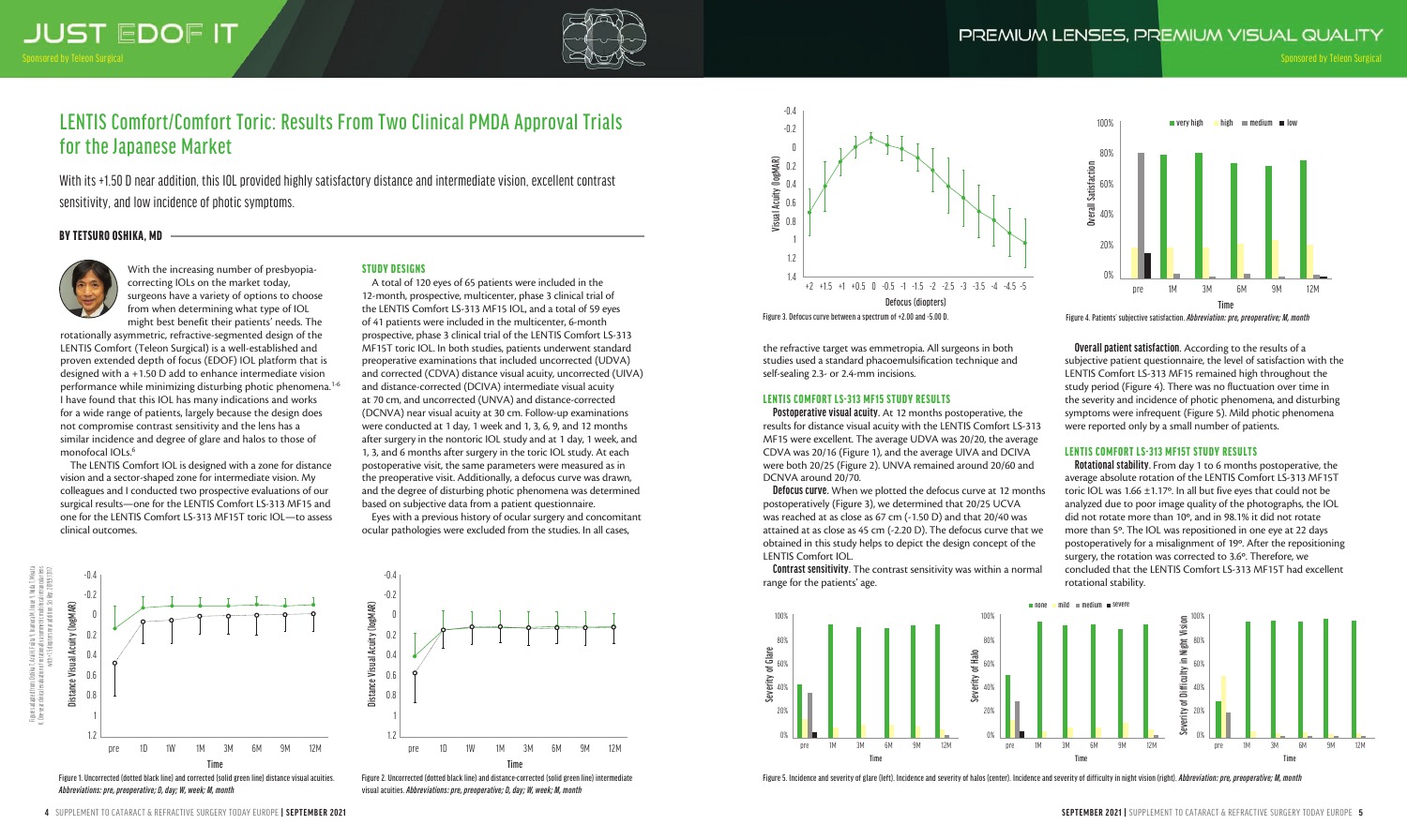



**Astigmatism.** Preoperatively, the mean corneal astigmatism was 1.66 ±0.77 D. Postoperatively, corneal astigmatism was significantly reduced to manifest refractive astigmatism of between 0.32 and 0.40 D.

**Defocus curve.** When we plotted the defocus curve, we determined that 20/25 UCVA was reached at as close as 60 cm (-1.70 D) and that 20/40 was reached at as close as 40 cm (-2.60 D).

of intermediate visual acuity, and a low incidence of photic phenomena. Further, these results showed that the plate-haptic design of the LENTIS Comfort IOL is highly effective. Both IOLs subsequently received the approval of the Japanese authorities and have been successfully commercialized in Japan since 2019.  $\blacksquare$ 

**Contrast sensitivity.** In this study, the contrast sensitivity was within a normal range for the patients' age.

**Overall patient satisfaction.** Of the patients in this study, most reported their overall satisfaction as very high or high. Further, the incidence of subjective photic phenomena as reported by patient questionnaire was low. No patient complained of severe photic symptoms.

#### CONCLUSION

In these two studies, the LENTIS Comfort IOL platform, with its rotationally asymmetric, plate-haptic, refractive-segmented multifocal design with a near addition of +1.50 D, provided patients with excellent distance visual acuity, a high level

<sup>n</sup> Department of Ophthalmology, Faculty of Medicine, University of Tsukuba, Ibaraki, Japan  $\blacksquare$  oshika@eye.ac

1. Yoo A, Kwag JY, Song IS, et al. Comparison of visual function after implantation of inferior sector-shaped intraocular lenses: low-add +1.5 D vs +3.0 D. *Eur J Ophthalmol.* 2016;26:607-611.

2. Kretz FT, Khoramnia R, Attia MS, Koss MJ, Linz K, Auffarth GU. Clinical evaluation of functional vision of +1.5 diopters near addition, aspheric rotational asymmetric multifocal intraocular lens. *Korean J Ophthalmol.* 2016;30:382-389. 3. Vounotrypidis E, Diener R, Wertheimer C, Kreutzer T, Wolf A, Priglinger S, Mayer WJ. Bifocal nondiffractive intraocular lens for enhanced depth of focus in correcting presbyopia: clinical evaluation. *J Cataract Refract Surg.* 2017;43:627-632. 4. Pedrotti E, Mastropasqua R, Bonetto J, et al. Quality of vision, patient satisfaction and long-term visual function after bilateral implantation of a low addition multifocal intraocular lens. *Int Ophthalmol.* 2018;38:1709-1716.

5. Kim KH, Kim WS. Visual outcome and patient satisfaction of low-power added multifocal intraocular lens. *Eye Contact Lens.* 2018;44:60-67.

6. Oshika T, Arai H, Fujita Y, Inamura M, Inoue Y, Noda T, Miyata K. One-year clinical evaluation of rotationally asymmetric multifocal intraocular lens with +1.5 diopters near addition. *Sci Rep*. 2019;9:13117.

#### **TETSURO OSHIKA, MD**

<sup>n</sup> Financial disclosure: Financial support/Research funding (Alcon, Hoya, Johnson & Johnson Vision, Kowa, Novartis, Otsuka, Pfizer, Santen Pharmaceutical, Senju, Tomey, Topcon); Consultant (Alcon, Hoya, Johnson & Johnson Vision, Mitsubishi Tanabe, Santen Pharmaceutical, Topcon); Lecture honorarium (Alcon, Glaukos Japan, Hoya, Japan Focus, Johnson & Johnson Vision, Kowa, Otsuka, Santen, Senju, Tomey)

With an increasing number of available premium IOL options, it is important for surgeons to understand the nuances of IOL design and to make an informed recommendation for patients so that they may achieve their expected

outcomes. One way to achieve these goals is with multifocal IOLs.

#### DIFFRACTIVE VERSUS REFRACTIVE VERSUS TRIFOCAL IOLS

Multifocality is achieved through a refractive or a diffractive optical approach. With diffractive multifocal IOLs, which incorporate concentric annular rings, diffraction is intentionally induced into the optical system so that the light waves exiting the lens interfere constructively at two or more foci at different distances. With refractive multifocal IOLs, which incorporate a zonal design, the light waves exit the lens from different annular regions and are shaped so that they converge also to two or more foci. Lastly, trifocal IOLs are available that use diffractive optical approaches.

Multifocal IOLs with a rotationally asymmetric design, such as the LENTIS IOL family (Teleon Surgical), incorporate two segments, an aspheric distance vision zone and a +1.50 D sector-shaped near vision zone, that are blended to create an extended depth of focus (EDOF). This IOL design provides a smooth transition from distance to near, and the reduced add power increases intermediate visual acuity and decreases optical phenomena such as glare and halos.

The most forgiving type of IOL is a monofocal lens. After successful cataract surgery, these IOLs provide a high degree of tolerance, and patient selection is therefore very straightforward. Refractive multifocal IOLs, especially those with a refractive segmental design, also provide a high degree of forgiveness compared to diffractive multifocal IOLs. Patient counseling is also relatively straightforward with the LENTIS Comfort IOL because, in my experience, it is the next most forgiving IOL available today.

#### PERSONAL EXPERIENCE

I have implanted the LENTIS Comfort in about 500 patients to date. Preoperatively, I counsel patients that their intermediate and distance vision will be exceptional—in my experience J1 or J2 intermediate—and that they may need spectacle correction for near visual tasks.

I believe that the IOL provides the best results among the available low-add EDOF IOLs. Patients are extremely pleased with their postoperative results, and I have not had to explant a single

lens. Further, patients do not complain of visual disturbances including halos and glare.

I also have experience with the AcrySof IQ Vivity (Alcon), another refractive multifocal IOL design, and the Tecnis Symfony (Johnson & Johnson Vision), a diffractive multifocal IOL. To date, I have implanted about 20 Vivity IOLs and 100 Symfony IOLs. In my early experience, the Vivity provided good visual acuity. Patients, however, were more likely to complain of halos and glare postoperatively compared to patients who received the LENTIS Comfort. Likewise, in my experience with the Symfony, patient tolerance was not as strong as it is with the LENTIS Comfort.

Contrast sensitivity, in my experience, is also the highest with the LENTIS Comfort IOL compared to these other IOLs. Patients in my practice who have received a diffractive IOL sometimes complain that their visual quality in dim light is poor. With the LENTIS Comfort, however, contrast sensitivity in low-light conditions, both indoors and at nighttime, is good. This is advantageous for many patients, including the elderly and those with high myopia, mild glaucoma, macular pathologies, and a history of refractive surgery.

For all these reasons, I use the LENTIS Comfort in a wide range of patients. Simply stated, it has high forgiveness and excellent postoperative visual acuity. I usually recommend the Comfort IOL to patients who enjoy driving, including those who drive at night, and those who value their intermediate vision over near vision.

I like to underpromise and overdeliver. Therefore, I counsel patients that they may need reading glasses. Only about 50% of my Comfort patients, however, will need reading glasses at some point.

#### COMPARABLE RESULTS

My personal results compare favorably to a recent study that compared the visual outcomes and optical quality with two presbyopia-correcting IOLs and one monofocal IOL. In this single-center, prospective, nonrandomized, participant- and examiner-blinded cohort study, Song and colleagues compared the distance, intermediate, and near visual acuities; defocus curve; contrast sensitivity; wavefront aberrations; and modulation transfer function (MTF) with the EDOF Tecnis Symfony ZXR00, the zonal refractive multifocal LENTIS Comfort LS-313 MF15, and the monofocal LENTIS Comfort L-313 IOLs.<sup>1</sup> Postoperative examinations were performed at 1 week, 1 month, and 3 months. Patients also completed two questionnaires, the Visual Function Index (VF-14) and the Quality of Vision (QoV), and a self-evaluation of their visual quality.

A closer look at the literature and personal results.

#### BY KYUN-HYUNG KIM, MD, PHD  $-$



## Refractive Segmental Versus Diffractive Multifocal Optic Designs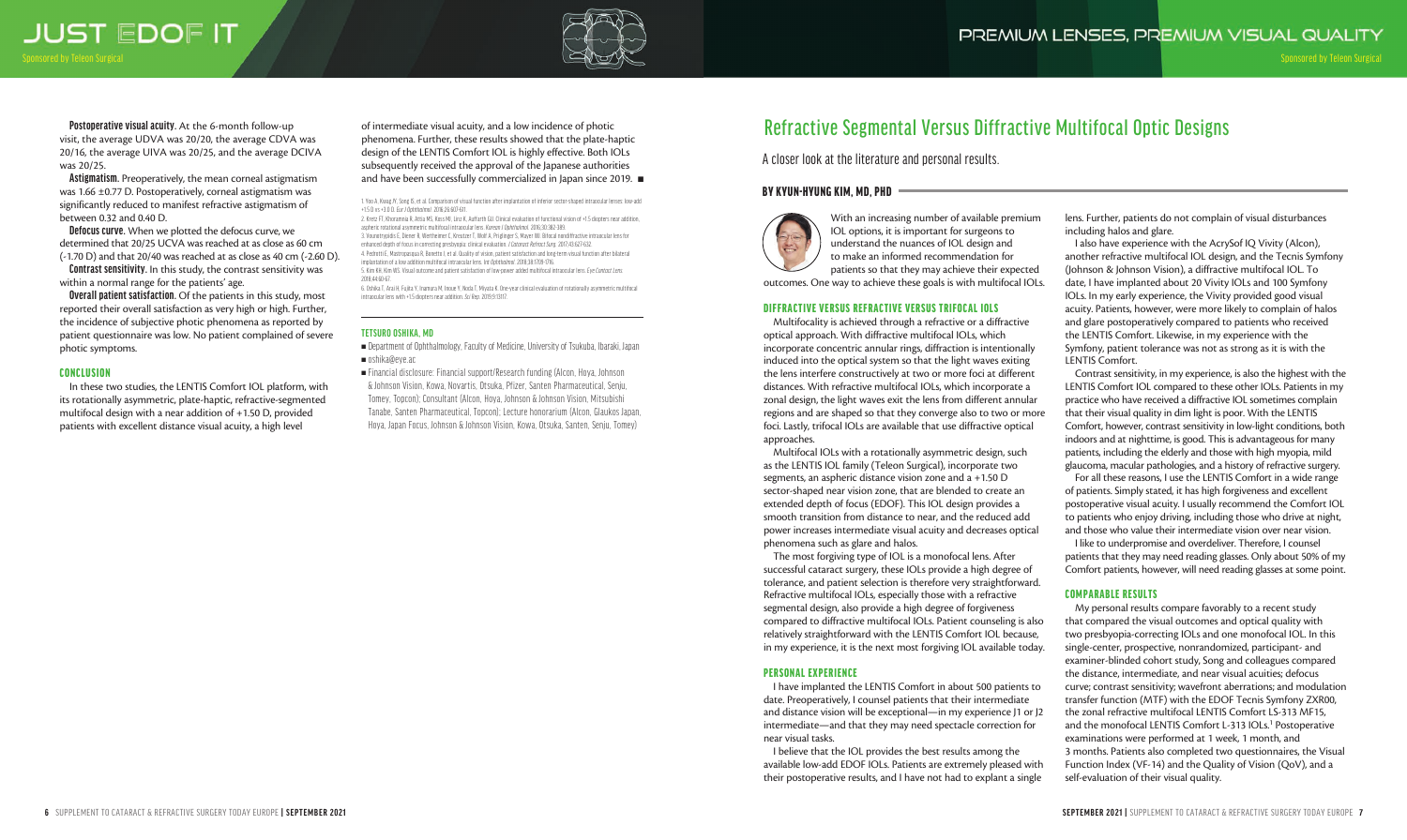moderate

A total of 113 patients (age range, 50–85 years) who underwent cataract surgery were enrolled in the study. The range of intermediate vergence (*P* < .05) and distance-corrected intermediate visual acuity ( $P \leq .001$ ) were significantly better with the LENTIS Comfort LS-313 MF15 and the Tecnis Symfony IOLs compared with the monofocal LENTIS Comfort. The two presbyopia-correcting IOLs also provided higher VF-14 (*P* < .05) and visual quality self-evaluation (*P* < .05) scores. There was no difference in score between these two IOLs, however (Table).

diffractive design, as well as to others with a refractive design, the LENTIS Comfort is more forgiving. This bolsters a high rate of satisfaction for a wide range of patients.  $\blacksquare$ 

The total wavefront aberrations were lowest and the MTF the highest with the EDOF IOLs, but the QoV score was the lowest, especially for the severity of halos (*P* < .01) and starbursts (*P* < .05) (Figure 1). The investigators concluded that, in their study, both the Symfony and LENTIS Comfort LS-313 MF15 provided excellent and stable distance and intermediate visual acuity, good subjective visual function,

and good contrast sensitivity (Figure 2). Dysphotopsias were most prominent with the Tecnis Symfony EDOF IOL.

#### CONCLUSION

In today's competitive premium IOL market, the LENTIS Comfort is one of the most versatile and forgiving lens designs. In my experience, patients are happy with their vision, and there is a low rate of visual disturbances including halos and glare. Compared to IOLs with a 1. Song X, Liu X, Wang W, et al. Visual outcome and optical quality after implantation of zonal refractive multifocal and extended-range-of-vision IOLs: a prospective comparison. *J Cataract Refract Surg.* 2020;46:540-548.

#### **KYUN-HYUNG KIM, MD, PHD**

- $\blacksquare$  Chairman, Central Seoul Medical Center, South Korea
- <sup>n</sup> tigerme@naver.com
- $=$  Financial disclosure: None

Spectacle independence has become one of the most important goals in modern lens extraction surgery.<sup>1,2</sup> The increasing sophistication in IOL power calculations (for both spherical and astigmatic error) and in IOL designs are challenging refractive surgeons to look beyond simply restoring visual acuity. Visual acuity restoration and refractive outcomes are equally important and obtainable goals today, mainly due to our ability to plan and achieve refractive targets routinely.<sup>3</sup> Another logical goal for many refractive surgeons and general ophthalmologists, however, is spectacle independence. Full spectacle independence has become more achievable with the advent of extended depth of focus (EDOF) and multifocal IOLs. Toric models of these lenses allow us to provide patients with astigmatism correction, further enhancing the opportunity for them to achieve spectacle independence.

#### AN EYE ON PATIENT SATISFACTION

mild not at all

Sponsored by Teleon Surgical Sponsored by Teleon Surgical Sponsored by Teleon Surgical Sponsored by Teleon Surgical

As an avid golfer who also played junior amateur golf, I know that top golfers do not play with golf clubs bought from retail or sports shops. The most serious golfers all ply their trade with customized clubs fitted exactly to their individual swing and game. I have been fitted professionally with customized golf clubs, and each component of the club was specifically designed for my game. I even helped build these clubs. I believe in the same goal of customization in cataract and refractive surgery.

Working in Australia, I have several presbyopia-correcting IOLs at my disposal. Additionally, the country's Public Health Service, Medicare, and health insurance programs cover the use of toric IOLs. As a result, patients can realistically expect exceptional refractive outcomes without incurring any out-of-pocket expenses. I use an array of presbyopia-correcting lenses, including trifocal, multifocal, and EDOF IOLs. Each patient goes through vigorous informed consent and consultation, and several options are presented to them and discussed in detail. The decision is then up to the patient to choose their IOL. In my practice, approximately 30% of patients opt for a diffractive trifocal IOL; the rest opt for refractive IOL options. This is mostly due to less nighttime photopic phenomena and better contrast sensitivity with the latter group of lenses.

#### ASTIGMATISM CORRECTION

The closer you can get a patient to a zero refraction, the better the unaided visual outcome will be. Even when a tiny amount of

cylinder is left in the eye, it affects visual quality. When patients have at least 0.50 D of corneal astigmatism and have chosen a refractive multifocal IOL, I prefer the LENTIS family of IOLs (Teleon Surgical), which include the myLENTIS, LENTIS TPlusX, and LENTIS Mplus toric. The IOLs come in three add powers with narrow diopter steps and can be customizable in units of 0.01 D steps for sphere and cylinder. Most other retail lenses only have astigmatic corrections in units of 0.50 or 0.75 D. When I discuss lens options with my patients who have astigmatism, I ask them, "Would you want a lens that comes in 0.75 D steps or 0.01 D steps?" The answer is quite clear.

In my experience, the best way to give patients a spectacle-free outcome after refractive cataract surgery is to customize the lens. With the LENTIS toric IOLs, this can even be done for patients with very high amounts of astigmatism, such as those with previous corneal transplants and corneal lacerations. When we can get these patients to be 20/20 without glasses and treat almost all of their astigmatism, they are ecstatic.

Achieving patients' expectations with the myLENTIS, LENTIS TPlusX, and LENTIS Mplus toric IOLs.

#### BY LOURENS VAN ZYL, MBCHB, DIPOPHTH, FCOPHTH, MMED(OPHTH), FRANZCO, FRCSI, FEBO, MMED(REFCATSURG)



## Customized Astigmatism Correction

Figure 1. Severity of halo (top), starbursts (center), and glare (bottom). \**P* < .05; \*\**P* < .01; \*\*\**P* < .001.







Figure 2. Contrast sensitivities with (left) and without (right) glare under mesopic conditions 3 months after IOL implantation.



Figure 1. Example of a customized IOL printout.

| <b>Parameter</b>                                               | $L - 313$       | LS-313 MF15     | ZXROO           | <b>Comparison</b>                            | P Value                                 |
|----------------------------------------------------------------|-----------------|-----------------|-----------------|----------------------------------------------|-----------------------------------------|
| $VF-14 score > 90 (%)$                                         | 48.9            | 78.7            | 61.7            | LS vs L-313<br>ZXROO vs L-313<br>LS vs ZXR00 | $.012*$<br>$.005*$<br>$\cdot$ 3<br>.114 |
| Visual quality<br>self-evaluation (mean $\pm$ SD)<br>Day score | $8.68 \pm 1.03$ | $8.98 \pm 1.26$ | $9.19 \pm 1.25$ | LS vs L-313<br>ZXROO vs L-313<br>LS vs ZXR00 | $.029*$<br>.220<br>$.028*$<br>1         |
| Night score                                                    | $8.36 \pm 1.16$ | $8.90 \pm 1.37$ | $8.66 \pm 1.43$ | LS vs L-313<br>ZXR00 vs L-313<br>LS vs ZXR00 | $.027*$<br>$.023*$<br>.318<br>.877      |
| $QoV$ score (mean $\pm$ SD)                                    | $1.83 \pm 3.03$ | $3.98 \pm 6.99$ | $5.66 \pm 6.06$ | LS vs L-313<br>ZXR00 vs L-313<br>LS vs ZXR00 | $\bigcap$<br>.81<br>$.01^*$<br>$.034*$  |

Figures and table adapted from: Song X, Liu X, Wang W, et al. Visual outcome and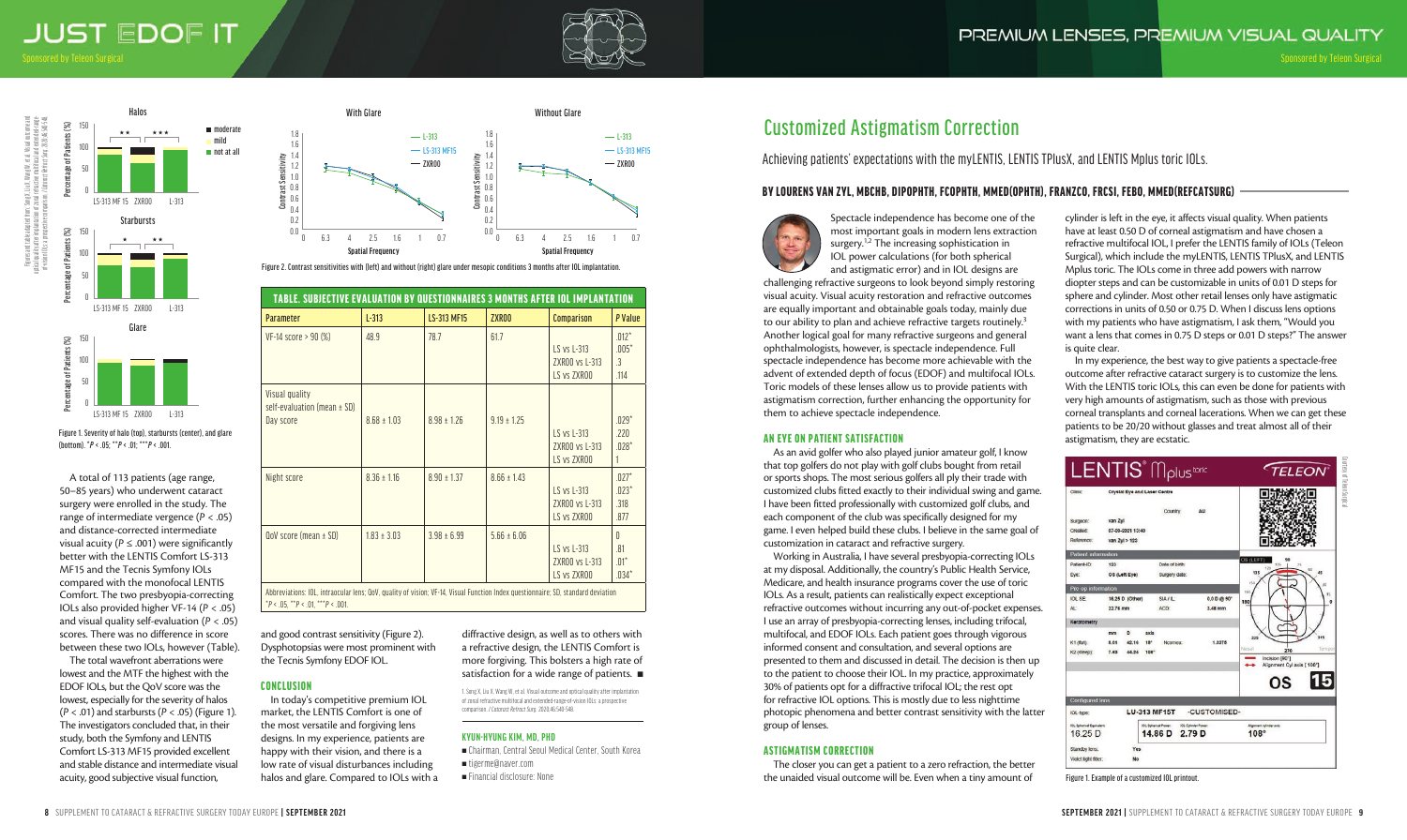



#### CLINICAL EXPERIENCE

I currently use the Barrett Online Toric IOL formula in conjunction with lens customization, and this has produced exceptional results. In fact, I've never had to enhance any patient who has received a customized LENTIS toric lens.

**Study design.** We recently evaluated the accuracy of astigmatic refractive outcomes in patients who received a customized LENTIS toric IOL. In this study, the Barrett Online Toric Calculator was used to calculate both the spherical and cylindrical component of an IOL. This calculation incorporates the effect of the posterior corneal surface on the final cylindrical outcome. The data was then used with the Teleon online calculator to calculate and customize the spherical and cylindrical components of the IOL to a tolerance of 0.01 D (Figures 1 and 2).

Customizing astigmatism correction with the LENTIS toric IOL in conjunction with the use of the Barrett Online Calculator produced accurate visual and refractive outcomes. In our experience, these outcomes were clinically more accurate than outcomes with other toric lenses. In the current study, 44% of eyes had no measurable refractive error on manifest refraction postoperatively. Of those that had a measurable refractive error with manifest refraction, most were no more than 0.50 D. Further, most patients with residual refractive errors were those with oblique corneal astigmatism and corneal astigmatism of greater than 2.50  $D<sup>4-7</sup>$ 

In this series, 90 eyes (48 patients) received a LENTIS toric IOL. Only eyes with the potential for a satisfactory outcome were included in the study, and no eyes had signs of retinal and corneal comorbidities. Astigmatic correction ranged from 0.27 to 4.98 D, and the mean preoperative keratometric astigmatism was 1.32 D. Routine phacoemulsification was performed using a 2.2-mm temporal clear corneal incision with a calculated surgically induced astigmatism of 0.00 D. The toric IOL was implanted in the capsular bag and rotated to 90º because the toric component is customized to the desired axis with the IOL in a vertical axis of 90º. All surgeries were uncomplicated, and all toric components of the IOLs were within 5º of the desired axis.

At 6 weeks postoperative, subjective refraction was performed to compare the target and achieved outcomes in order to calculate the absolute prediction error.

Residual refractive astigmatism is regarded as one of the main causes of patient dissatisfaction following lens extraction surgery.2 The achievement of consistent and accurate refractive outcomes is possible with the combined use of a customized toric IOL (LENTIS) in conjunction with the use of the Barrett Online Calculator. In our evaluations, this lens is a safe and accurate method of obtaining favorable postoperative refractive and visual outcomes.  $\blacksquare$ 

**Results.** Postoperatively, there was no significant IOL rotation. The mean postoperative refractive astigmatism was 0.31 D. All eyes had a postoperative uncorrected distance visual acuity of

0.0 logMAR (20/20) and postoperative refractive outcomes within ±1.00 D of the predicted cylindrical outcome. Further, 94% were within ±0.50 D, and 40 of the 90 operated eyes had a postoperative refraction of plano. The mean absolute prediction error was 0.32 D.

The Barrett formula adjusts for posterior corneal astigmatism at oblique angles and corneal astigmatism of more than 2.50 D. Adjustments are not needed in patients with anterior oblique corneal astigmatism and corneal astigmatism of more than 2.50 D. It is postulated that this is the main reason why these patients had residual refractive errors.<sup>4</sup> Even when the residual postoperative refraction was low, however, patients had very good visual outcomes despite their corneal astigmatism.

A larger study is warranted to show any statistical significance. There was, however, an observable clinical significance of better refractive outcomes with the customized LENTIS toric IOL compared with other toric lens models.

#### CONCLUSION

- 2. Law EM, Aggarwal RK, Kasaby H. Clinical outcomes with a new trifocal intraocular lens. *Eur J Ophthalmol.* 2014;24(4):501-508. 3. Alpins NA. A new method of analyzing vectors for changes in astigmatism. *J Cataract Refract Surg.* 1993;19:524-533. 4. Goggin M, Zamora-Alejo K, Esterman A, van Zyl L. Adjustment of anterior corneal astigmatism values to incorporate the likely effect
- of posterior corneal curvature for toric intraocular lens calculation. *J Refract Surg*. 2015;31:98-102. 5. Goggin M, van Zyl L, Caputo S, Esterman A. Outcome of adjustment for posterior corneal curvature in toric intraocular lens calcula-
- tion and selection. *J Cataract Refract Surg*. 2016;42:1441-1448.

6. Sheen-Ophir S, LaHood B, Goggin M. Refractive outcome of toric intraocular lens calculation in cases of oblique anterior corneal astigmatism. *J Cataract Refract Surg*. 2020;46:688-693.

7. LaHood BR, Goggin M, Esterman A. Assessing the likely effect of posterior corneal curvature on toric IOL calculation for IOLs of 2.50 D or greater cylinder power. *J Refract Surg.* 2017;33:730-734.

#### **LOURENS VAN ZYL, MBCHB, DIPOPHTH, FCOPHTH, MMED(OPHTH), FRANZCO, FRCSI, FEBO, MMED(REFCATSURG)**

■ Crystal Eye & Laser Centre, Booragoon and Craigie, Australia

- <sup>n</sup> lourens.vanzyl@crystaleye.com.au; Instagram and Twitter @drvanzyleyes
- 

Patient expectations are at an all-time high, and helping our patients achieve the best, most accurate refractive outcomes after cataract surgery goes far beyond performing advanced diagnostics and other preoperative testing to assist with IOL selection. Other considerations including the patient's history, lifestyle, and visual preferences as well as the ability to truly customize the procedure to a patient's needs are equally important in the final decision. Success begins in the examination room, but it ends with the surgeon's expertise and knowledge. Having access to IOLs with varying lens materials, haptic configurations, and optic designs is beneficial to serve a larger patient population.

#### SELECTING A PLATFORM

Today, a growing number of presbyopia-correcting IOLs are available worldwide, and it is no longer appropriate to select a model and power of a standard monofocal IOL for each patient. Customizing the procedure for every patient is even more important today mainly because the refractive aspect of cataract surgery is increasingly important to patients. I use a variety of IOL models. I am impressed by the platforms that are available from Teleon Surgical, including the LENTIS (Comfort and Mplus), ACUNEX (Vario and Variomax), and

FEMTIS IOLs.

#### IOL MATERIAL

IOL characteristics, including lens material, can influence the outcomes of cataract surgery. IOL material can also play a role in the prevention of posterior capsular opacification (PCO).<sup>1</sup> The two most common types of IOL material are hydrophilic and hydrophobic, and both types have advantages and disadvantages.

With hydrophilic lenses, PCO might develop earlier compared to with hydrophobic acrylate lenses.<sup>2</sup> In my viewpoint, the gold standard in IOL material is therefore hydrophobic. As a vitreoretinal surgeon, another reason that I prefer hydrophobic IOLs is because this type of IOL will not complicate the surgical course in the event I need to perform a silicone oil tamponade. On the other hand, hydrophilic IOLs provide better contrast sensitivity postoperatively because it does not cause as many visual disturbances.

#### MAKING THE BEST CHOICE

For younger patients in their 50s and 60s, I prefer implanting a hydrophobic glistening-free acrylate IOL (ACUNEX Vario, Teleon Surgical; Figure 1) because there is a greater chance that the IOL will be in the eye for a longer time than it would for an older patient.

On the other hand, I have implanted a lot of hydrophilic IOLs, including the LENTIS Comfort (Figure 2) and Mplus IOLs (Teleon Surgical), in patients with retinal disease, such as those with well-controlled diabetic macular edema.

I also prefer the hydrophilic LENTIS Mplus MF30 in myopic patients. The asymmetrical optic of the Mplus provides very good near and intermediate vision. The Mplus MF20 is best suited for patients who are looking for a multifocal IOL but also require very good distance and intermediate vision. The contrast with the MF20 is better than it is with other multifocal IOLs on the market.

I also use the FEMTIS IOL on occasion; my use of this lens is discussed later.





Choosing from three distinct platforms and customizing lens power is easy with Teleon's IOLs.

#### BY IVA PETKOVA, MD



## The Benefits of Lens Material, Haptic Configurations, and Offering a Variety of Options



Figure 2. Example of a custom IOL with 14.86 D of sphere and 2.79 D of cylinder.

Figure 1. The ACUNEX Vario. Figure 2. The LENTIS Comfort and LENTIS Comfort Toric IOLs.

Courtesy of Teleon Surgical

<sup>1.</sup> Mojzis P, Peña-García P, Liehneova I, Ziak P, Alió JL. Outcomes of a new diffractive trifocal intraocular lens. *J Cataract Refract Surg.*  2014;40(1):60-69.